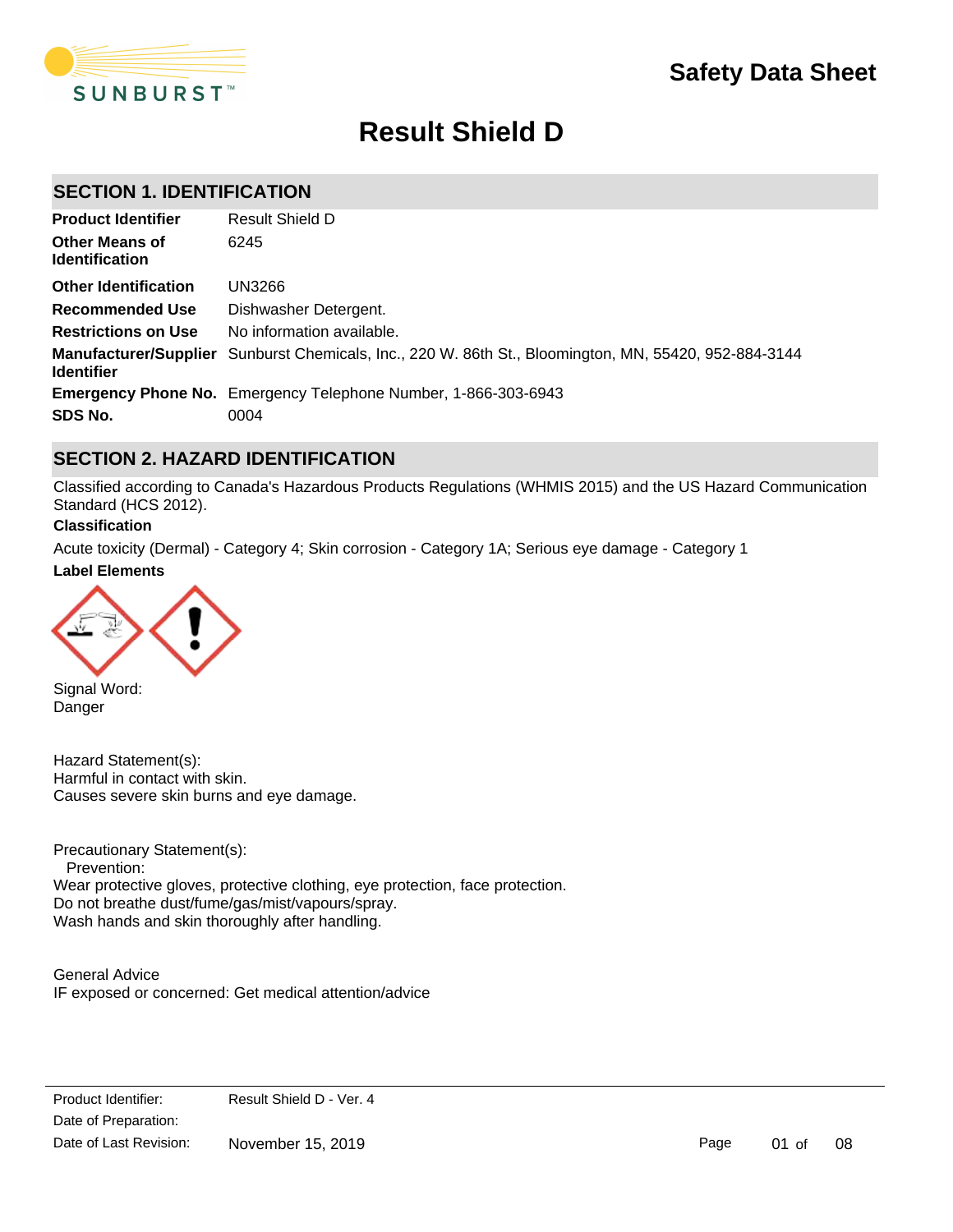Eyes

IF IN EYES: Rinse cautiously with water for several minutes. Remove contact lenses, if present and easy to do. Continue rinsing.

Immediately call a POISON CENTRE or doctor.

**Skin** IF ON SKIN: Wash with plenty of water. Take off contaminated clothing and wash it before reuse. If skin irritation occurs: Get medical advice/attention. Call a POISON CENTRE or doctor if you feel unwell.

Inhalation IF INHALED: Remove person to fresh air and keep comfortable for breathing.

Ingestion

IF SWALLOWED: Immediately call a POISON CENTRE or doctor. IF SWALLOWED: Rinse mouth. Do NOT induce vomiting.

Storage:

Store locked up. Store in a well-ventilated place. Keep container tightly closed.

Disposal:

Dispose of contents and container in accordance with local, regional, national and international regulations. **Other Hazards**

Not applicable.

### **SECTION 3. COMPOSITION/INFORMATION ON INGREDIENTS**

| <b>Chemical Name</b>                                                   | <b>CAS No.</b> | %         | <b>Other Identifiers Other Names</b> |  |
|------------------------------------------------------------------------|----------------|-----------|--------------------------------------|--|
| lwater                                                                 | 7732-18-5      | $20 - 45$ |                                      |  |
| Potassium hydroxide                                                    | 1310-58-3      | 10-30     |                                      |  |
| Sodium Silicate                                                        | 1344-09-8      | $10 - 30$ |                                      |  |
| Tetrapotassium Pyrophosphate                                           | 7320-34-5      | $5 - 10$  |                                      |  |
| 2-Propenoic acid, telomer with<br>sodium hydrogen sulfite, sodium salt | 66019-18-9     | $2 - 8$   |                                      |  |

### **Notes**

PRODUCT AT USE DILUTION

Contains ingredients listed above at weight % less than 0.5%

### **SECTION 4. FIRST-AID MEASURES**

### **First-aid Measures**

### **Inhalation**

Remove source of exposure or move to fresh air. Get medical advice or attention if you feel unwell or are concerned.

### **Skin Contact**

Wash gently and thoroughly with lukewarm, gently flowing water and mild soap for 5 minutes. Thoroughly clean clothing, shoes and leather goods before reuse or dispose of safely. Seek immediate medical attention/advice.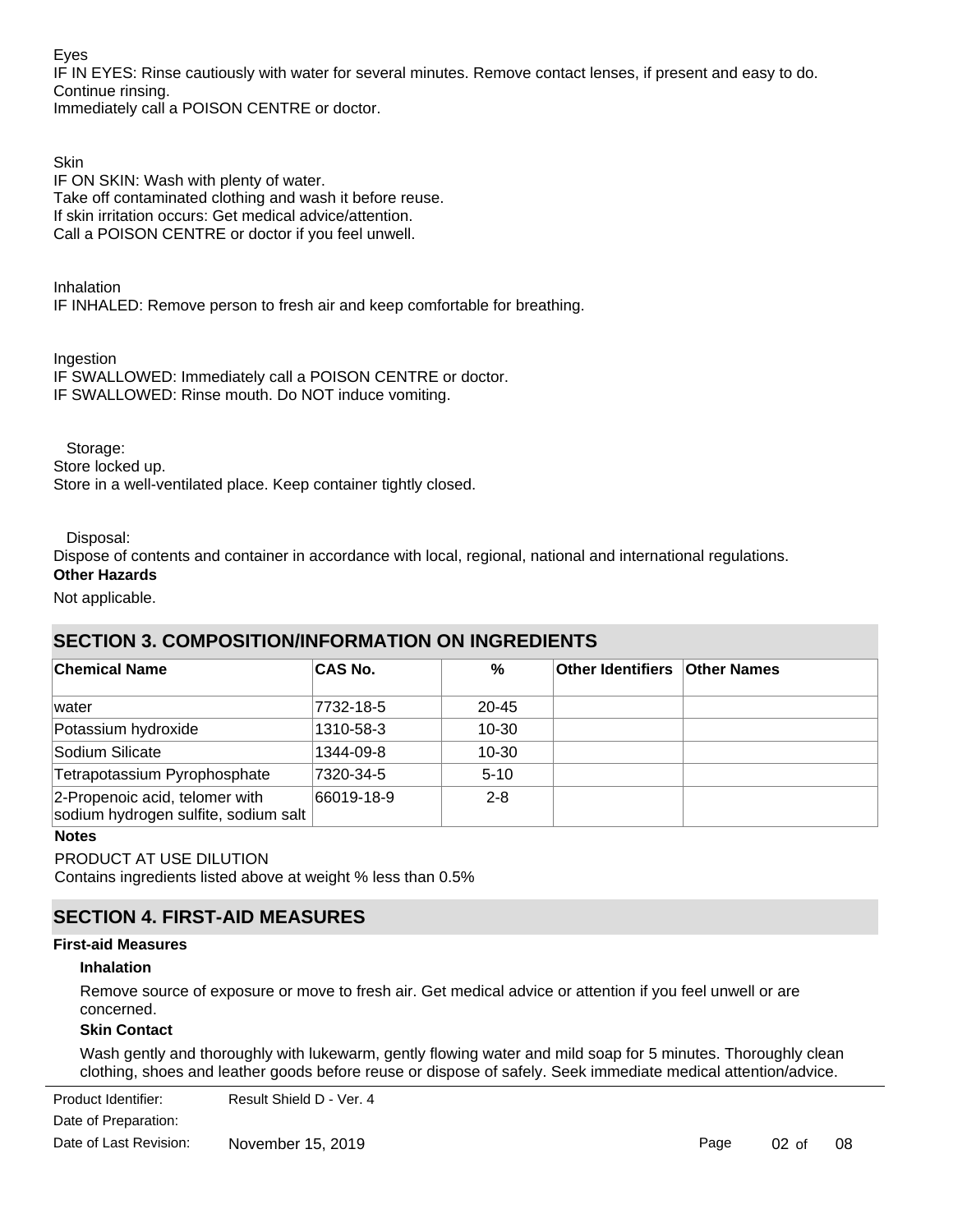### **Eye Contact**

Immediately rinse the contaminated eye(s) with lukewarm, gently flowing water for 15-20 minutes, while holding the eyelid(s) open. Seek immediate medical attention/advice.

### **Ingestion**

Do NOT induce vomiting. Drink plenty of water. Never give anything by mouth to an unconscious person. If symptoms persist, call a physician.

### **First-aid Comments**

Get medical advice or attention if you feel unwell or are concerned.

### **Most Important Symptoms and Effects, Acute and Delayed**

None known.

### **Immediate Medical Attention and Special Treatment**

### **Special Instructions**

Treat symptomatically.

### **SECTION 5. FIRE-FIGHTING MEASURES**

### **Extinguishing Media**

### **Suitable Extinguishing Media**

Water. Carbon dioxide (CO 2 ). Dry chemical.

**Unsuitable Extinguishing Media**

None known.

### **Specific Hazards Arising from the Product**

Not sensitive to static discharge. Not sensitive to mechanical Impact.

### **Special Protective Equipment and Precautions for Fire-fighters**

As in any fire, wear self-contained breathing apparatus pressure-demand, MSHA/NIOSH (approved or equivalent) and full protective gear.

As in any fire, wear self-contained breathing apparatus pressure-demand, MSHA/NIOSH (approved or equivalent) and full protective gear.

### **SECTION 6. ACCIDENTAL RELEASE MEASURES**

### **Personal Precautions, Protective Equipment, and Emergency Procedures**

Avoid contact with skin, eyes and clothing. Do not breathe vapours or spray mist. Ensure adequate ventilation. Use personal protective equipment.

### **Environmental Precautions**

Avoid release to the environment. Collect spillage. See Section 12 for additional Ecological Information. Dispose of contents/container to an approved waste disposal plant.

### **Methods and Materials for Containment and Cleaning Up**

Contain and soak up spill with absorbent that does not react with spilled product. Collect and reuse if possible. Following product recovery, flush area with water.

### **SECTION 7. HANDLING AND STORAGE**

### **Precautions for Safe Handling**

Handle in accordance with good industrial hygiene and safety practice. Ensure adequate ventilation. Avoid contact with skin, eyes and clothing. Do not breathe vapours or spray mist. Do not eat, drink or smoke when using this product, or its use solutions.

### **Conditions for Safe Storage**

Keep container tightly closed. Keep container closed when not in use. Keep out of the reach of children.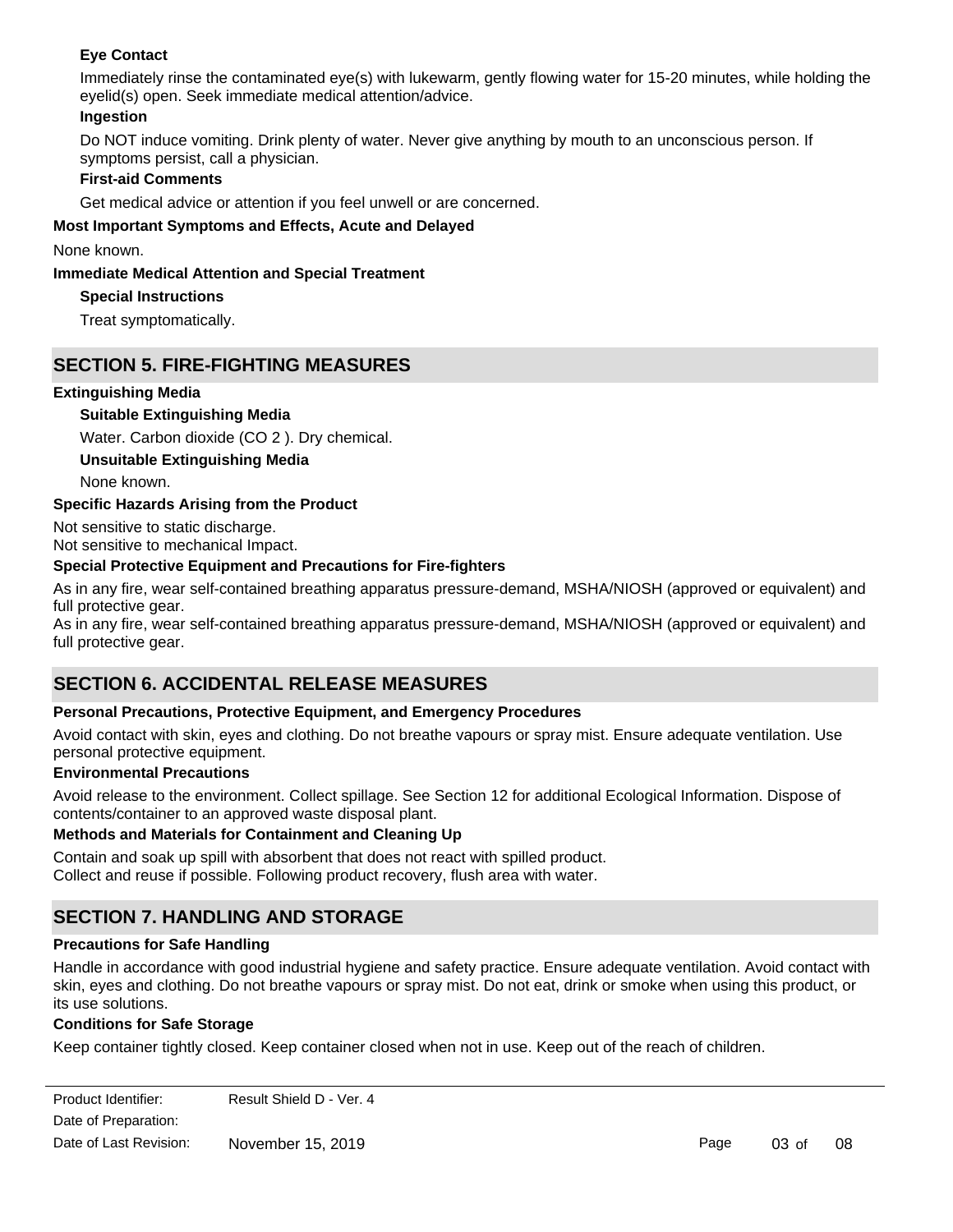### **SECTION 8. EXPOSURE CONTROLS/PERSONAL PROTECTION**

### **Control Parameters**

|                      | <b>ACGIH TLV®</b>  |             | <b>OSHA PEL</b> |                    | <b>AIHA WEEL</b> |            |
|----------------------|--------------------|-------------|-----------------|--------------------|------------------|------------|
| <b>Chemical Name</b> | <b>TWA</b>         | <b>STEL</b> | <b>TWA</b>      | <b>Ceiling</b>     | 8-hr TWA         | <b>TWA</b> |
| Potassium hydroxide  | $2 \text{ mg/m}$ 3 |             |                 | $2 \text{ mg/m}$ 3 |                  |            |

#### **Appropriate Engineering Controls**

Provide eyewash in work area, if contact or splash hazard exists.

### **Individual Protection Measures**

#### **Eye/Face Protection**

Wear chemical safety goggles and face shield when contact is possible.

### **Skin Protection**

Rubber or vinyl gloves recommended when handling solid chemicals or their use solutions.

### **Respiratory Protection**

If exposure limits are exceeded or irritation is experienced, NIOSH/MSHA approved respiratory protection should be worn.

### **SECTION 9. PHYSICAL AND CHEMICAL PROPERTIES**

| <b>Basic Physical and Chemical Properties</b>        |
|------------------------------------------------------|
| Clear.                                               |
| Slight                                               |
| Not available                                        |
| $13.0 - 14.0$                                        |
| Not available (melting); Not applicable (freezing)   |
| 100 °C (212 °F)                                      |
| Not available                                        |
| Not applicable                                       |
| Not applicable                                       |
| Not applicable (upper); Not applicable (lower)       |
| Not applicable                                       |
| Not applicable                                       |
| Not available                                        |
| Soluble in water; Not available (in other liquids)   |
| Not applicable                                       |
| Not applicable                                       |
| Not available                                        |
| Not applicable (kinematic); Not applicable (dynamic) |
|                                                      |
| Liquid                                               |
| Use dilution pH is 11.0 - 12.0 pH                    |
| VOC Content $(\%) =$<br>0%                           |
|                                                      |

### **SECTION 10. STABILITY AND REACTIVITY**

### **Reactivity**

Date of Preparation: Product Identifier: Result Shield D - Ver. 4 Date of Last Revision: November 15, 2019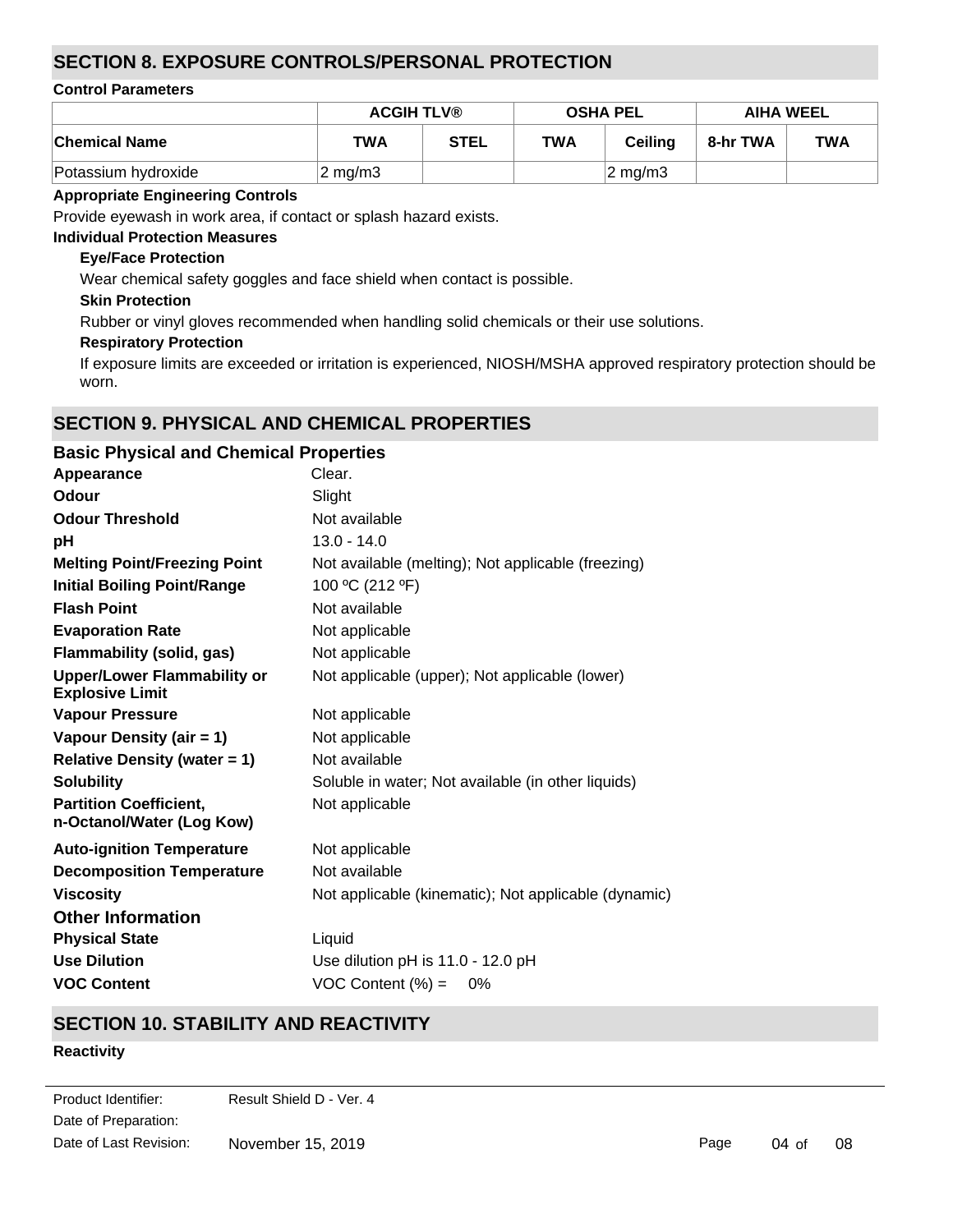| None known.                                               |
|-----------------------------------------------------------|
| <b>Chemical Stability</b>                                 |
| Normally stable.                                          |
| <b>Possibility of Hazardous Reactions</b>                 |
| None expected under normal conditions of storage and use. |
| <b>Conditions to Avoid</b>                                |
| None known.                                               |
| Incompatible Materials                                    |
| None known.                                               |
| <b>Hazardous Decomposition Products</b>                   |
| None known.                                               |
|                                                           |

## **SECTION 11. TOXICOLOGICAL INFORMATION**

### **Likely Routes of Exposure**

Eye contact; skin contact.

### **Acute Toxicity**

| <b>Chemical Name</b>                                                      | <b>LC50</b>                                                                                           | LD50 (oral)      | LD50 (dermal)       |
|---------------------------------------------------------------------------|-------------------------------------------------------------------------------------------------------|------------------|---------------------|
| 2-Propenoic acid, telomer<br>with sodium hydrogen sulfite,<br>sodium salt | Not available                                                                                         | 2500 mg/kg (rat) | Not available       |
| Sodium Silicate                                                           | Not available                                                                                         | 1153 mg/kg (rat) | 4640 mg/kg (rabbit) |
| Potassium hydroxide                                                       | Not available                                                                                         | 273 mg/kg (rat)  | Not available       |
| LC50: No information was located.                                         |                                                                                                       |                  |                     |
| LD50 (oral): No information was located.                                  |                                                                                                       |                  |                     |
| LD50 (dermal): No information was located.                                |                                                                                                       |                  |                     |
| <b>Skin Corrosion/Irritation</b>                                          |                                                                                                       |                  |                     |
| Causes severe skin burns.                                                 |                                                                                                       |                  |                     |
| <b>Serious Eye Damage/Irritation</b>                                      |                                                                                                       |                  |                     |
| Causes serious eye damage.                                                |                                                                                                       |                  |                     |
| STOT (Specific Target Organ Toxicity) - Single Exposure                   |                                                                                                       |                  |                     |
| <b>Inhalation</b>                                                         |                                                                                                       |                  |                     |
| May cause irritation of respiratory tract.                                |                                                                                                       |                  |                     |
| Ingestion                                                                 |                                                                                                       |                  |                     |
|                                                                           | Harmful if swallowed. Ingestion may cause gastrointestinal irritation, nausea, vomiting and diarrhea. |                  |                     |
| <b>Aspiration Hazard</b>                                                  |                                                                                                       |                  |                     |
| No information was located.                                               |                                                                                                       |                  |                     |
|                                                                           | <b>STOT (Specific Target Organ Toxicity) - Repeated Exposure</b>                                      |                  |                     |
| No information available.                                                 |                                                                                                       |                  |                     |
| <b>Respiratory and/or Skin Sensitization</b>                              |                                                                                                       |                  |                     |
| No information available.                                                 |                                                                                                       |                  |                     |
| Carcinogenicity                                                           |                                                                                                       |                  |                     |
| Not a carcinogen.                                                         |                                                                                                       |                  |                     |
| <b>Reproductive Toxicity</b>                                              |                                                                                                       |                  |                     |
| <b>Development of Offspring</b>                                           |                                                                                                       |                  |                     |
| No information was located.                                               |                                                                                                       |                  |                     |
| Product Identifier:                                                       | Result Shield D - Ver. 4                                                                              |                  |                     |

Date of Preparation: Date of Last Revision: November 15, 2019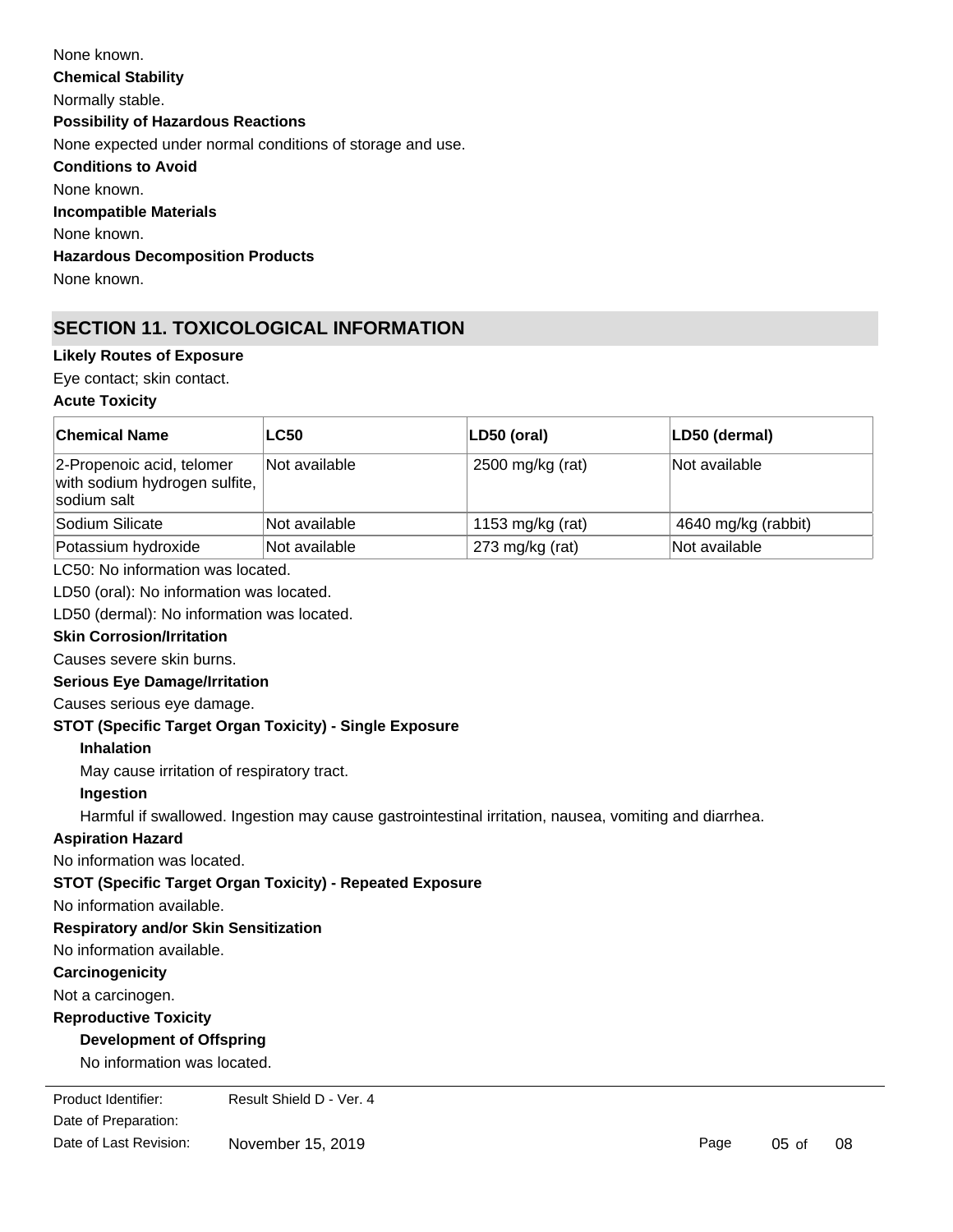### **Sexual Function and Fertility**

No information was located.

**Effects on or via Lactation**

No information was located.

### **Germ Cell Mutagenicity**

Not mutagenic.

**Interactive Effects**

No information was located.

### **SECTION 12. ECOLOGICAL INFORMATION**

#### **Ecotoxicity**

Harmful, with long lasting effects to aquatic life, based on acute toxicity tests.

### **Acute Aquatic Toxicity**

| <b>Chemical Name</b>            | <b>LC50 Fish</b>                                                       | EC50 Crustacea                                       | <b>ErC50 Aquatic</b><br><b>Plants</b> | ErC50 Algae   |
|---------------------------------|------------------------------------------------------------------------|------------------------------------------------------|---------------------------------------|---------------|
| Tetrapotassium<br>Pyrophosphate | $> 100$ mg/L<br>Cncorhynchus<br>mykiss (rainbow<br>$t$ rout); 96-hour) | 100 mg/L (Daphnia<br>magna (water flea);<br>48-hour) | Not available                         | Not available |
| Sodium Silicate                 | 301-476 mg/L<br>(Lepomis<br>macrochirus<br>(bluegill); 96-hour)        | 216 mg/L (Daphnia<br>magna (water flea);<br>96-hour) | Not available                         | Not available |
| Potassium hydroxide             | 80 mg/L (96-hour)                                                      | Not available                                        | Not available                         | Not available |

### **Persistence and Degradability**

No information available.

**Bioaccumulative Potential**

No information available.

### **Mobility in Soil**

No information was located.

#### **Other Adverse Effects**

There is no information available.

### **SECTION 13. DISPOSAL CONSIDERATIONS**

### **Disposal Methods**

Dispose of contents and container in accordance with local, regional, national and international regulations.

### **SECTION 14. TRANSPORT INFORMATION**

| <b>Regulation</b>               | UN No.  | <b>Proper Shipping Name</b>                                         | <b>Transport Hazard</b><br>Class(es) | <b>Packing</b><br>Group |
|---------------------------------|---------|---------------------------------------------------------------------|--------------------------------------|-------------------------|
| <b>IUS DOT</b>                  | lun3266 | Corrosive liquid, basic, inorganic, n.o.s. (Potassium<br>hydroxide) |                                      |                         |
| Environmental<br><b>Hazards</b> |         | Not applicable                                                      |                                      |                         |

**Special Precautions** Not applicable

### **Transport in Bulk According to Annex II of MARPOL 73/78 and the IBC Code**

Date of Preparation: Product Identifier: Result Shield D - Ver. 4 Date of Last Revision: November 15, 2019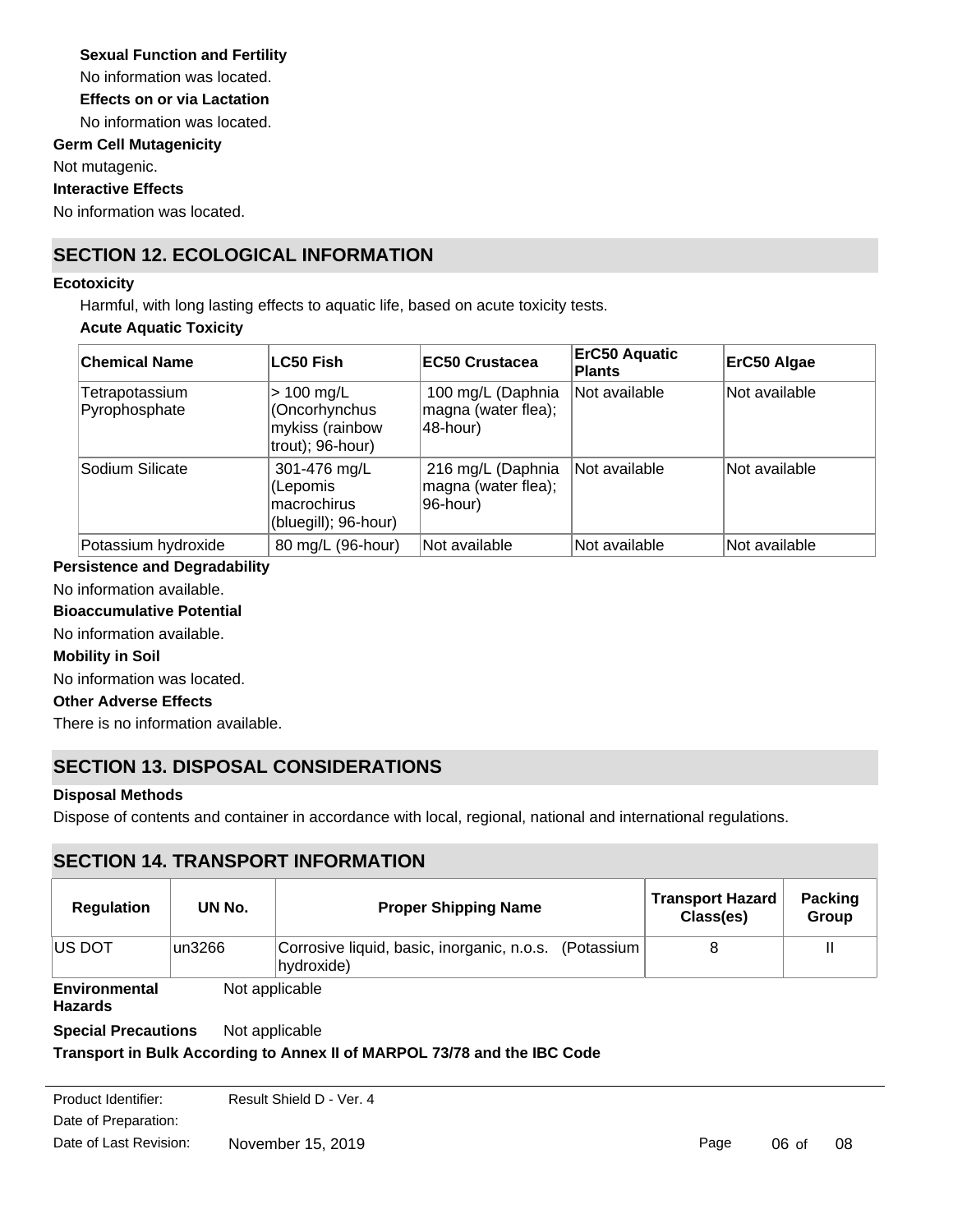### **SECTION 15. REGULATORY INFORMATION**

#### **Safety, Health and Environmental Regulations**

#### **Canada**

#### **Domestic Substances List (DSL) / Non-Domestic Substances List (NDSL)**

All ingredients are listed on the DSL/NDSL.

#### **USA**

### **Toxic Substances Control Act (TSCA) Section 8(b)**

All ingredients are listed on the TSCA Inventory.

#### **Additional USA Regulatory Lists**

SARA Title III - Section 313:

Section 313 of Title III of the Superfund Amendments and Reauthorization Act of 1986 (SARA). This product does contain chemicals which are subject to the reporting requirements of the Act and Title 40 of the Code of Federal Regulations, Part 372.

SARA Title III - Section 311/312:

| Acute Health Hazard               | Yes |    |
|-----------------------------------|-----|----|
| Chronic Health Hazard             | N٥  |    |
| Fire Hazard                       | N٥  |    |
| Sudden Release of Pressure Hazard |     | N٥ |
| Reactive Hazard                   |     | N٥ |

California Proposition 65 This product contains no Proposition 65 chemicals.

### U.S. EPA Label Information

EPA Registration Number : Not applicable.

#### **Clean Water Act**

This product contains the following substances which are regulated pollutants pursuant to the Clean Water Act (40 CFR 122.21 and 40 CFR 122.42):

CWA - Hazardous Substances :. (Potassium hydroxide)

### **CERCLA**

This material, as supplied, contains one or more substances regulated as a hazardous substance under the Comprehensive Environmental Response Compensation and Liability Act (CERCLA) (40 CFR 302): Hazardous Substances RQs:

Potassium Hydroxide 1000 lb final RQ/ RQ 454 kg final RQ

### **U.S. State Right-to-Know Regulations**

New Jersey Right To Know:. (Potassium hydroxide) Massachusetts Right To Know:. (Potassium hydroxide) Pennsylvania Right To Know:. (Potassium hydroxide) Rhode Island:. (Potassium hydroxide)

### **SECTION 16. OTHER INFORMATION**

| <b>NFPA Rating</b><br><b>SDS Prepared By</b> | Health - 3<br>Sunburst Chemicals. | <b>Flammability - 0</b> | Instability - 0 |      |         |    |
|----------------------------------------------|-----------------------------------|-------------------------|-----------------|------|---------|----|
| Product Identifier:                          | Result Shield D - Ver. 4          |                         |                 |      |         |    |
| Date of Preparation:                         |                                   |                         |                 |      |         |    |
| Date of Last Revision:                       | November 15, 2019                 |                         |                 | Page | $07$ of | 08 |